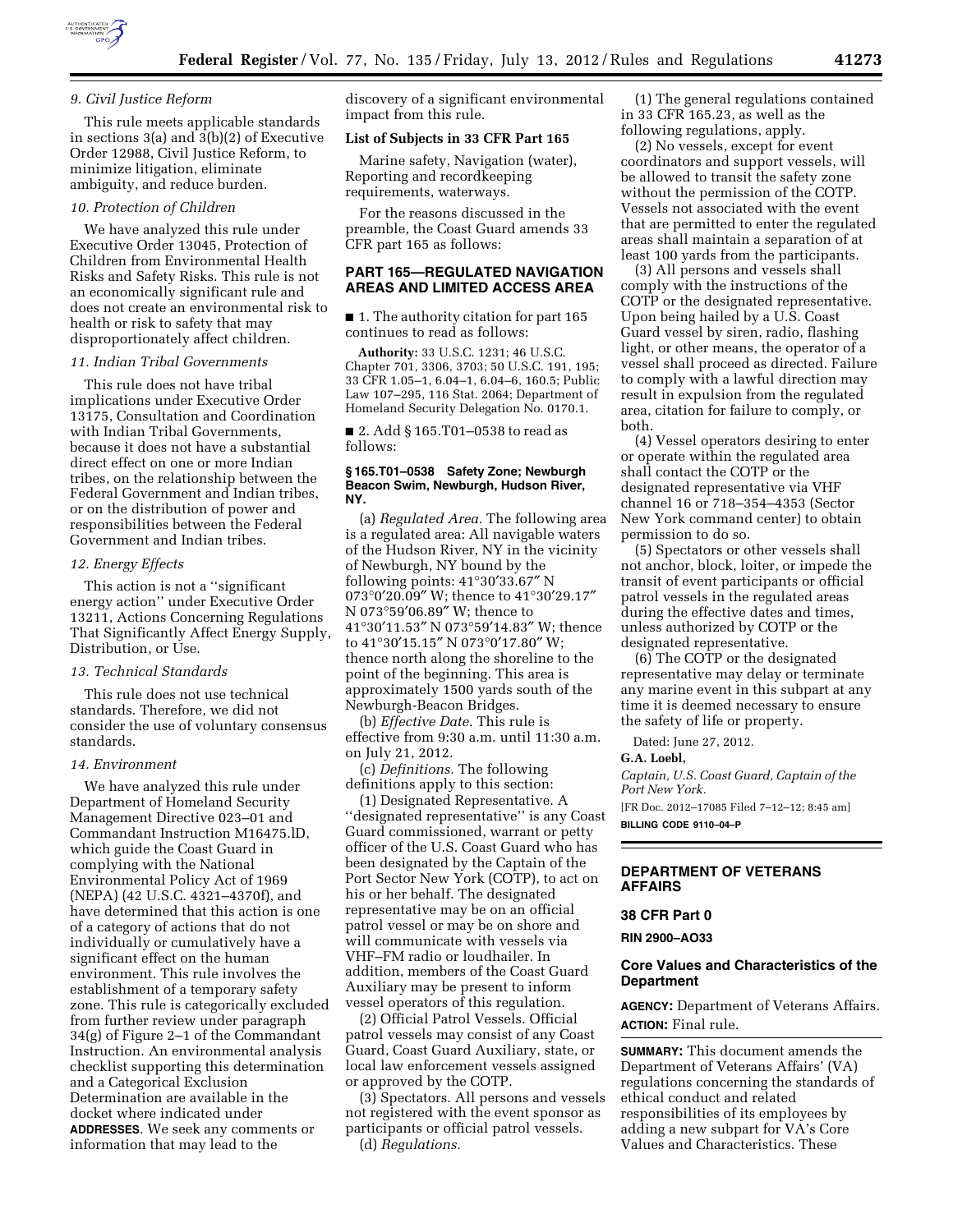foundational values and organizational characteristics define VA employees and articulate what VA stands for, respectively, and they are a set of guidelines that will be applied Department-wide to all VA employees. This final rule establishes VA's Core Values and Characteristics, and ensures their proper application to the VA workforce.

# **DATES:** *Effective Date:* July 13, 2012.

**FOR FURTHER INFORMATION CONTACT:**  Robert McFetridge, Office of Regulation Policy and Management (02REG), Department of Veterans Affairs, 810 Vermont Avenue NW., Washington, DC 20420, (202) 461–4902. (This is not a toll-free number.)

**SUPPLEMENTARY INFORMATION:** This rulemaking amends 38 CFR part 0 to establish VA regulations regarding VA's core values for its employees and the desired characteristics for the organization. These regulations set into place internal guidelines to which VA expects its employees to adhere in their interactions with each other and with veterans, their families, and their caretakers. The Core Values and Characteristics are the product of a 2 year collaborative and comprehensive development process, which was motivated by a desire to unite the entire VA workforce under one set of guiding principles. VA recognizes that every single worker plays a critical role in supporting the overall strategic vision and mission of the agency and also contributes to its professional reputation as an organization. Beginning in 2009, participating representatives from the many different VA organizations provided considerable input into the creation of the Core Values and Characteristics. VA also considered input from its workforce through surveys, feedback, and discussion. Based on these activities, and the recommendations of the different panels and groups, the Secretary of Veterans Affairs approved the guidelines, and on June 20, 2011, he announced them to the entire agency.

The Core Values define VA employees and describe how VA may be distinguished from other organizations. They define VA's culture and underscore its commitment to veterans. These Core Values are: Integrity, Commitment, Advocacy, Respect, and Excellence. The Values represent VA's beliefs and provide a baseline for the standards of behavior expected of all VA employees. Together, the first letters of the Core Values spell ''I CARE,'' a motto which should be adopted by every member of the VA workforce.

The Core Characteristics define what VA stands for and how it would like to be recognized as an organization. They help guide the execution of VA's mission, shape its strategy, and influence resource allocation and other key decisions made within VA. These Characteristics are: Trustworthy, Accessible, Quality, Innovative, Agile, and Integrated. They are a common set of principles around which VA's actions are organized and describe the traits all VA organizations should possess and demonstrate. The VA Characteristics are relevant today, but also forward-looking. They identify the qualities needed to successfully accomplish VA's current missions and also support the ongoing transformation to a 21st Century organization.

The adoption of these Core Values and Characteristics will not only reaffirm practices already used by many VA employees, but it will also establish one set of guidelines applicable across the entire VA workforce. They are not entirely new concepts, and they are in large part derived from many values VA has demonstrated throughout its existence. Codifying these principles will ensure they receive the proper emphasis at all levels within VA, are clearly understood by the workforce, and, most importantly, become an enduring part of the VA culture. The ''I CARE'' logo will be prominently displayed in all VA facilities, as the agency wishes to use these principles to send a strong signal to veterans, family members, and other beneficiaries that the agency takes pride in what it does and cares deeply about its mission. The Core Values and Characteristics demonstrate that VA is a ''peoplecentric'' organization.

In order to maintain these Core Values and Characteristics over time, VA may periodically review whether the guidelines are achieving their intended purpose and remain relevant in the current environment. VA is open to revising the Core Values and Characteristics to adapt them to changing times, as necessary. They are not linked to any particular person or group, so although people come and go within VA all the time, the Core Values and Characteristics are meant to endure. There are no immediate plans to change existing formal processes for evaluating employees based on the Core Values and Characteristics. However, in Fiscal Year 2012, VA will be implementing a formalized program to recognize the VA personnel and organizations which best exemplify the Core Values and Characteristics.

The current title of part 0, ''Standards of ethical conduct and related

responsibilities,'' is being broadened to include the concept of ''values'' in the title. That addition reflects the inclusion of VA's Core Values and Characteristics as principles that are separate and distinct from the standards of ethical conduct for federal employees.

#### **Paperwork Reduction Act**

This document contains no provisions constituting a collection of information under the Paperwork Reduction Act of 1995 (44 U.S.C. 3501–3521).

## **Regulatory Flexibility Act**

The Secretary hereby certifies that this final rule will not have a significant economic impact on a substantial number of small entities as they are defined in the Regulatory Flexibility Act, 5 U.S.C. 601–612. This final rule does not affect any small entities. Therefore, pursuant to 5 U.S.C. 605(b), this final rule is exempt from the initial and final regulatory flexibility analysis requirements of sections 603 and 604.

#### **Executive Orders 12866 and 13563**

Executive Order 12866 and 13563 direct agencies to assess all costs and benefits of available regulatory alternatives and, when regulation is necessary, to select regulatory approaches that maximize net benefits (including potential economic, environmental, public health and safety, and other advantages; distributive impacts; and equity). Executive Order 13563 (Improving Regulation and Regulatory Review) emphasizes the importance of quantifying both costs and benefits, reducing costs, harmonizing rules, and promoting flexibility. Executive Order 12866 (Regulatory Planning and Review) defines a ''significant regulatory action,'' requiring review by the Office of Management and Budget (OMB) unless OMB waives such review, as ''any regulatory action that is likely to result in a rule that may: (1) Have an annual effect on the economy of \$100 million or more or adversely affect in a material way the economy, a sector of the economy, productivity, competition, jobs, the environment, public health or safety, or State, local, or tribal governments or communities; (2) Create a serious inconsistency or otherwise interfere with an action taken or planned by another agency; (3) Materially alter the budgetary impact of entitlements, grants, user fees, or loan programs or the rights and obligations of recipients thereof; or (4) Raise novel legal or policy issues arising out of legal mandates, the President's priorities, or the principles set forth in this Executive Order.''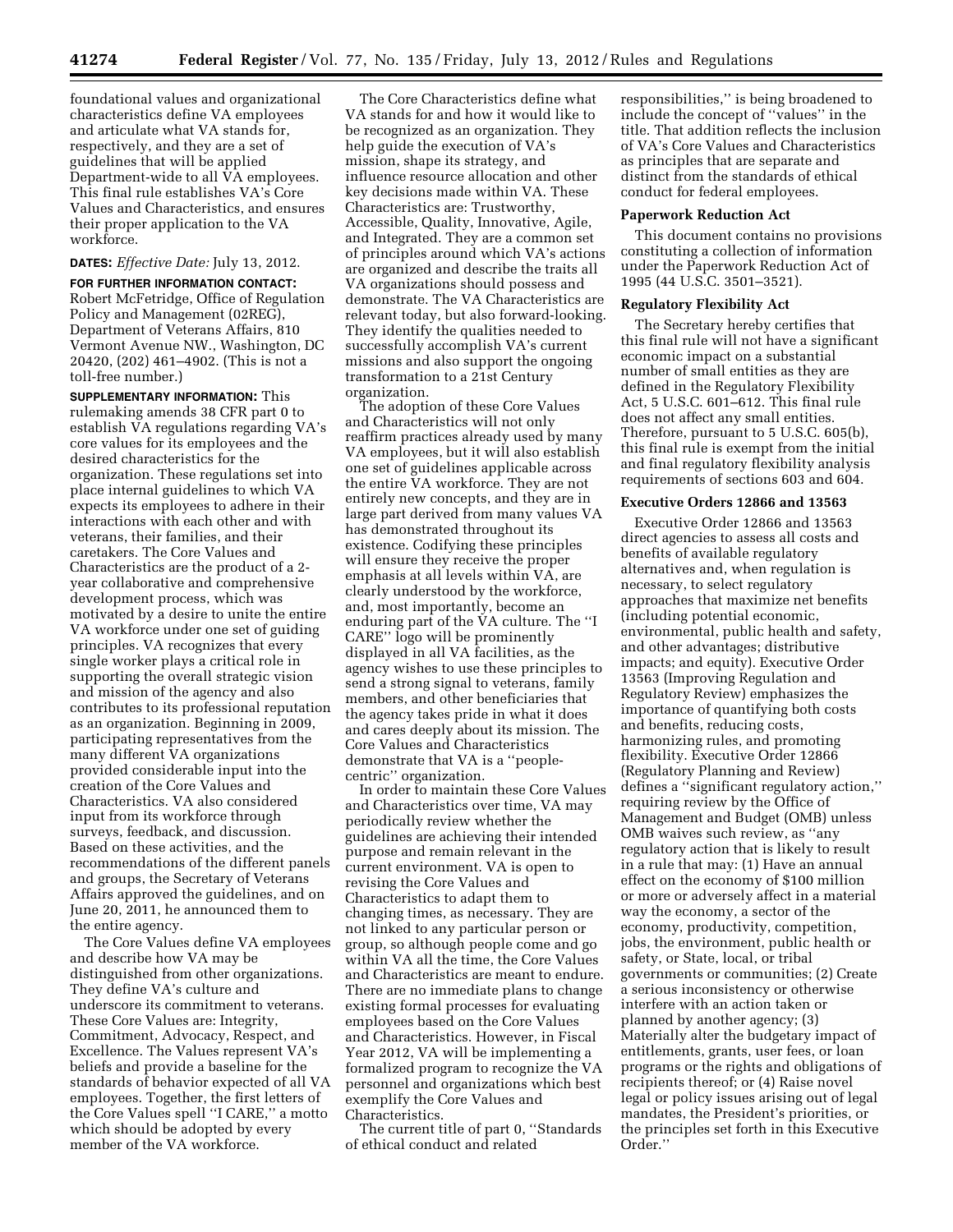The economic, interagency, budgetary, legal, and policy implications of this final rule have been examined and it has been determined not to be a significant regulatory action under Executive Order 12866.

# **Unfunded Mandates**

The Unfunded Mandates Reform Act of 1995 requires, at 2 U.S.C. 1532, that agencies prepare an assessment of anticipated costs and benefits before issuing any rule that may result in the expenditure by State, local, and tribal governments, in the aggregate, or by the private sector, of \$100 million or more (adjusted annually for inflation) in any given year. This final rule will have no such effect on State, local, and tribal governments, or on the private sector.

#### **Administrative Procedure Act**

This final rule establishes internal guidelines relating to agency practice or procedure and sets forth general statements of agency policy. Accordingly, this rule is exempt from the prior notice-and-comment and delayed-effective-date requirements of 5 U.S.C. 553. See 5 U.S.C. 553(b)(A) and  $(d)(2).$ 

# **Catalog of Federal Domestic Assistance Numbers**

There are no Catalog of Federal Domestic Assistance program numbers for this rule.

#### **Signing Authority**

The Secretary of Veterans Affairs, or designee, approved this document and authorized the undersigned to sign and submit the document to the Office of the Federal Register for publication electronically as an official document of the Department of Veterans Affairs. John R. Gingrich, Chief of Staff, Department of Veterans Affairs, approved this document on July 5, 2012, for publication.

### **List of Subjects in 38 CFR Part 0**

Conflict of interests, Employee ethics and related responsibilities, Government employees.

Dated: July 9, 2012.

# **Robert C. McFetridge,**

*Director, Office of Regulation Policy and Management, Office of the General Counsel, Department of Veterans Affairs.* 

For the reasons set out in the preamble, 38 CFR part 0 is amended as follows:

### **PART 0—VALUES, STANDARDS OF ETHICAL CONDUCT, AND RELATED RESPONSIBILITIES**

■ 1. The authority citation for 38 CFR part 0 continues to read as follows:

**Authority:** 5 U.S.C. 301; 38 U.S.C. 501; see sections 201, 301, and 502(a) of E.O. 12674, 54 FR 15159, 3 CFR, 1989 Comp., p. 215 as modified by E.O. 12731, 55 FR 42547, 3 CFR, 1990 Comp., p. 306.

■ 2. Revise the heading of part 0 to read as set forth above.

# **Subparts A & B [Redesignated]**

■ 3. Redesignate subparts A and B as subparts B and C, respectively.

■ 4. Add new subpart A to read as follows:

# **Subpart A—Core Values and Characteristics of the Department**

Sec. 0.600 General. 0.601 Core Values. 0.602 Core Characteristics.

### **Subpart A—Core Values and Characteristics of the Department**

# **§ 0.600 General.**

This section describes the Core Values and Characteristics that serve as internal guidelines for employees of the Department of Veterans Affairs (VA). These Core Values and Characteristics define VA employees, articulate what VA stands for, and underscore its moral obligation to veterans, their families, and other beneficiaries. They are intended to establish one overarching set of guidelines that apply to all VA Administrations and staff offices, confirming the values already instilled in many VA employees and enforcing their commitment to provide the best service possible to veterans, their families, and their caretakers.

# **§ 0.601 Core Values.**

VA's Core Values define VA employees. They describe the organization's culture and character, and serve as the foundation for the way VA employees should interact with each other, as well as with people outside the organization. They also serve as a common bond between all employees regardless of their grade, specialty area, or location. These Core Values are Integrity, Commitment, Advocacy, Respect, and Excellence. Together, the first letters of the Core Values spell ''I CARE,'' and VA employees should adopt this motto and these Core Values in their day-to-day operations.

(a) *Integrity.* VA employees will act with high moral principle, adhere to the highest professional standards, and maintain the trust and confidence of all with whom they engage.

(b) *Commitment.* VA employees will work diligently to serve veterans and other beneficiaries, be driven by an earnest belief in VA's mission, and fulfill their individual responsibilities and organizational responsibilities.

(c) *Advocacy.* VA employees will be truly veteran-centric by identifying, fully considering, and appropriately advancing the interests of veterans and other beneficiaries.

(d) *Respect.* VA employees will treat all those they serve and with whom they work with dignity and respect, and they will show respect to earn it.

(e) *Excellence.* VA employees will strive for the highest quality and continuous improvement, and be thoughtful and decisive in leadership, accountable for their actions, willing to admit mistakes, and rigorous in correcting them.

# **§ 0.602 Core Characteristics.**

While Core Values define VA employees, the Core Characteristics define what VA stands for and what VA strives to be as an organization. These are aspirational goals that VA wants its employees, veterans, and the American people to associate with the Department and with its workforce. These Core characteristics describe the traits all VA organizations should possess and demonstrate, and they identify the qualities needed to successfully accomplish today's missions and also support the ongoing transformation to a 21st Century VA. These characteristics are:

(a) *Trustworthy.* VA earns the trust of those it serves, every day, through the actions of its employees. They provide care, benefits, and services with compassion, dependability, effectiveness, and transparency.

(b) *Accessible.* VA engages and welcomes veterans and other beneficiaries, facilitating their use of the entire array of its services. Each interaction will be positive and productive.

(c) *Quality.* VA provides the highest standard of care and services to veterans and beneficiaries while managing the cost of its programs and being efficient stewards of all resources entrusted to it by the American people. VA is a model of unrivalled excellence due to employees who are empowered, trusted by their leaders, and respected for their competence and dedication.

(d) *Innovative.* VA prizes curiosity and initiative, encourages creative contributions from all employees, seeks continuous improvement, and adapts to